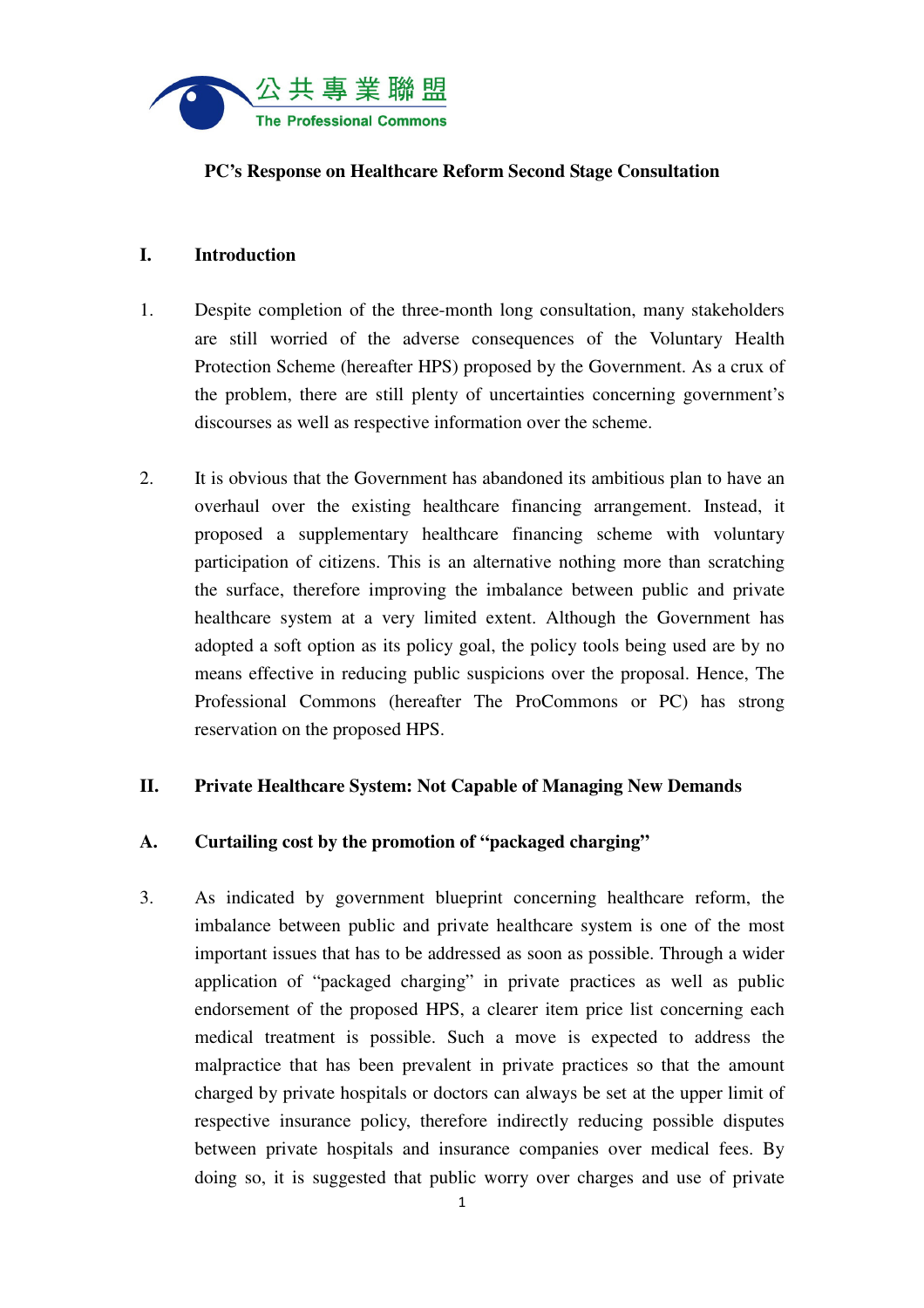

healthcare services will be somewhat dispelled, therefore reducing the demands on public healthcare system substantially.

- 4. Whether the private practices can provide adequate services to meet the demand from the market teeming with voluntary healthcare insurance policies hinges on the number of hospital beds on readiness for "packaged charging". It is not optimistic as many private hospitals hold a very negative view on the scheme in general as well as "packaged charging", therefore low participation amongst private hospitals is expected. As far as private hospitals and doctors are concerned, the proposed pricing mechanism lacks its necessary flexibility to accommodate market positioning of different hospitals, not to mention deprivation of their pricing power. In the light of this, it is likely that only mass-oriented hospitals will be interested in the proposed charging scheme. Besides motivation to engage in the scheme, another issue of great concern is whether the private hospitals have spare resources or capability to explore the potential of this new healthcare market. But it is generally accepted by private practices that the surging demands on local healthcare services by Mainland users are making almost no room for further squeezing of resources to entertain patients under the proposed HPS.
- 5. The Government has already realized the importance to reverse the situation where provision of private healthcare services has been far behind its public counterparts. To this end, the land grant provision of four hospital sites will require the new hospitals to facilitate the proposed healthcare reform by allocating part of their beds to "packaged charging". According to the existing plan, it is estimated that there will be 70 to 80 per cent increase in private hospital beds, approximately six thousands, by  $2015-16$ . Having taken account of the new supply mentioned above, it is very likely that medical capacity of private practices is still far from expected to entertain needs of these new insured patients. Reasons are as follows:
	- Given a constant in the number of public beds, private beds will constitute 20 per cent of total bed number from the existing proportion of a mere one-eighth. But up to 2008, there were 2.4 million of individual insurance holders,

֬֒

<sup>1</sup> 〈4 私院地年內招標 條款與醫保掛鈎〉, *Wenweipo*, 6 January 2010.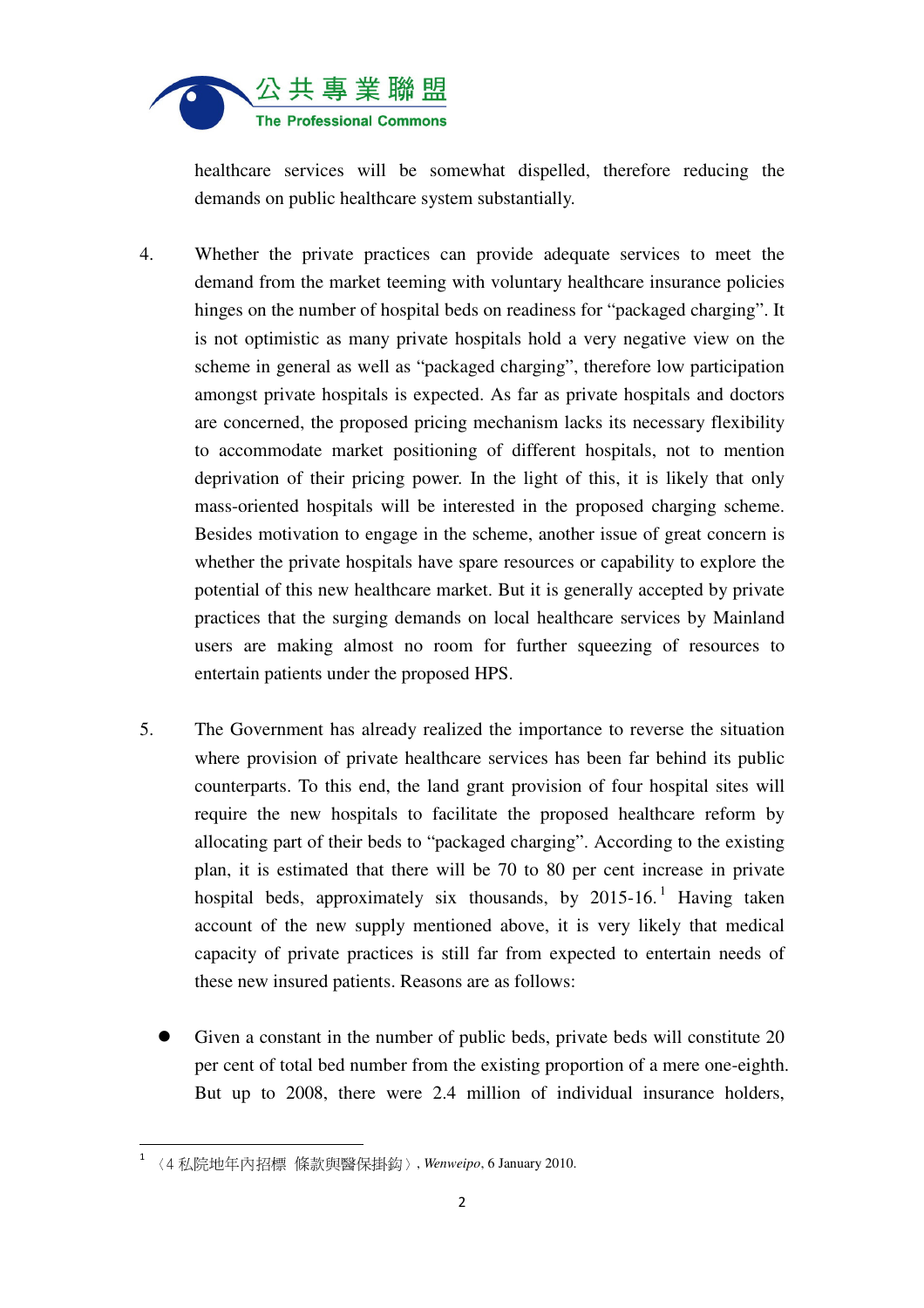

accounting for 35 per cent of the whole population;

- Only a certain proportion of private beds in the new private hospitals will be required to adopt "packaged charging" in new private hospitals. Further, in view of the current situation in which 40 per cent of all medical payments have been settled by self-pay patients, it is anticipated that medical resources of considerable proportion will still be allocated to patients who pay out of their pocket;
- Despite the fact that inclusion of some ambulatory operations by the proposed scheme will be conducive to alleviating demands on private beds, hospital bed-days will not necessarily be reduced as more care for each individual patient is expected by private hospitals in the sense that they are supposed to provide much better services than their public counterparts. As a result, more private beds are required to handle the same amount of cases as public hospitals do;
- Developing healthcare industry and attracting more overseas and Mainland users have been put on government's priority of preferences. Such a move will impose great pressure on local medical sector which if not handled probably will boost up the medical fees.

#### **B. Expansion of private healthcare system as necessary**

6. Given that scarcity of supply has been a reason of utmost importance behind the inflationary consequence of prices in provision of private in-patient services, we are of the view that the Government should help ensure that all money spent by individual citizens will be of considerable value through increasing supply of private medical services and new hospital sites. In so doing, medical charges will be lowered via market forces. More importantly, such a move should not be strategy of any kind in a bid to relieve government's burden and, as a necessary conditions, public healthcare services must not be compromised by any reasons. Another principle of critical importance is that public money should not be directly injected to facilitate the development of private hospitals. Moreover, anticipated increase in proportion of private medical services should be accomplished by a corresponding increase in supply of private hospital beds and even new private hospitals. Even more, apparent growth of training places for medical professionals must be materialised as soon as possible. If not, any effort to be put is doomed to be in vain.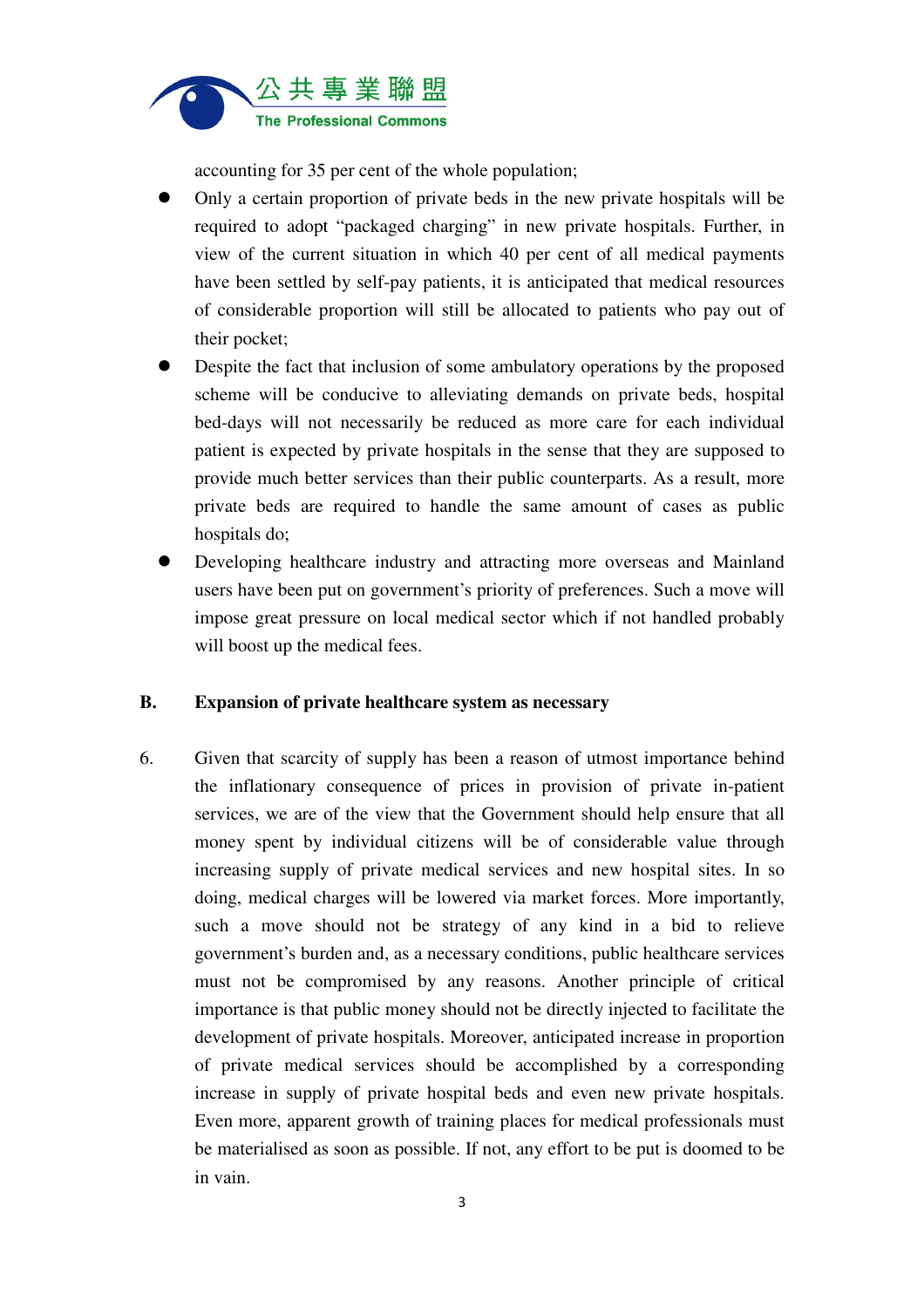

- 7. We echo government's policy direction of reducing private medical charges to some acceptable levels. Based on this, we support the establishment of "packaged charging" scheme, but the premise is that the Government should create a favourable market environment so that private practices can be steered to some right directions. Also, as its current practice, the Government should continue to grant sites for building of private hospitals at nominal, even zero, premium. However, it would be important to ensure that hospital beds of significant proportion are to be designated for "packaged charging", therefore helpful in realizing the primary goal of this new charging arrangement as facilitating a reduction of medical fees.
- 8. In order not to further push up the existing expensive medical fees, the Government is advised to expand market supply of private healthcare services, or insurance premiums will be eroded by skyrocketing medical charges due to an upsurge in the number of new policy holders, therefore jeopardizing their interests to enjoy a proper medical care. In the light of this, the Government should launch a second round of study regarding private hospital development, in which we suggest a push of another 3,000 private beds in the next five years following the completion of the recent development phase. These extra beds, coupled with existing private one and those in the pipeline, will account for 25 per cent of the overall supply without considering growth in their public counterparts.

#### **III. Voluntary Health Protection Scheme: Not Financially Viable**

9. Other than an insurance product of a mere commercial significance, the proposed HPS is also a public policy measure at large. As far as its nature is concerned, the business and finance model of the scheme should be sustainable on the one hand, and, more importantly, help embody social justice and policy priority on the other.

### **A. Big pecuniary rebate: not appropriate**

10. To ensure public endorsement, the Government has decided to splash out HK\$50 billion of fiscal reserve for the sake of promotion. Firstly, potential teenage subscribers and those who are going to transfer their existing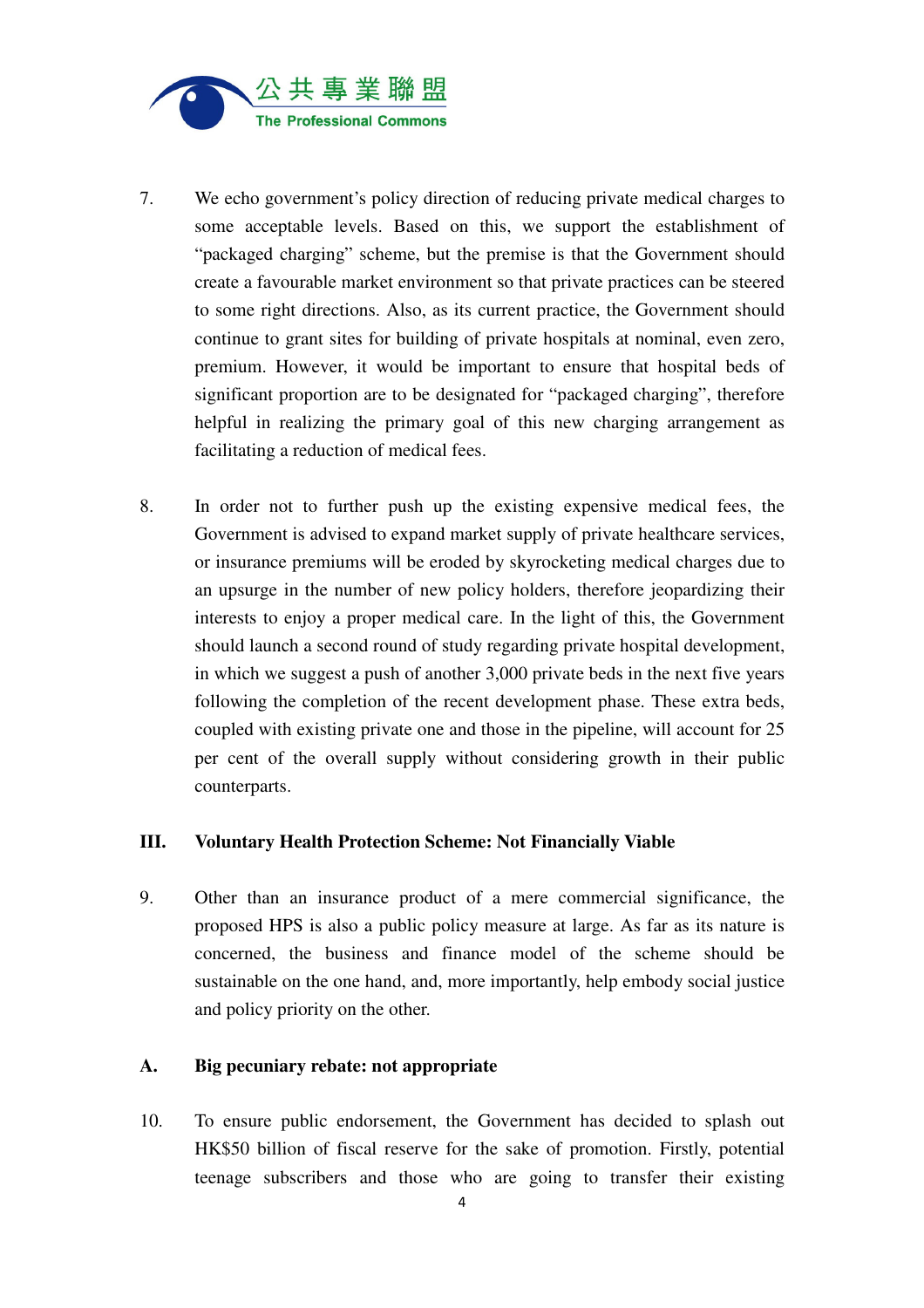

insurance scheme to the proposed HPS can enjoy a 30 per cent discount in premium. Secondly, up to 60-70 per cent of the fund will be given to teenage subscribers as saving subsidy to settle premium payment in their old age. $2$  To infer, the amount involved in the above pecuniary rebate is anticipated to take up as much as 80 per cent of the HK\$50 billion earmarked to the scheme. Most importantly, employers providing their employees with medical benefits as well as individuals engaging in the scheme even without government's incentive will be the one who benefit the most from the proposed rebate measure. On the other hand, it would be skeptical concerning the potential attractiveness of the rebate for employers and other citizens who have not bought healthcare insurance of any kind.

## **B. Insufficient fund for reinsurance**

11. As mentioned, the splash-out of HK\$50 billion as pecuniary rebate of sponsoring teenage policyholders is aimed at alleviating their burden on premium payment. But it is not expected to provide any extra fund for medical compensation, as premium concerned is suggested to be capped at the level that trebles the normal rate. In the light of this, the fund left for reinsurance targeting at high-risk subscribers would then be less than HK\$10 billion, which is so worrying that the earmarked fund will be draining in the near future.

#### **C. Dubious of cost-effectiveness**

12. There has been social odium of considerable scope concerning justification of the Government to sponsor financially-able people to use private healthcare service, which is in violation of the principle of social justice. In order to dispel public worry, evidences should be marshaled and the Government should show to the public that such an arrangement will genuinely fulfill the requirement of cost-effectiveness, rather than just squeezing through by a cliché of offering the public more choices. As a rule of thumb, every cents of public fund given away should facilitate the saving of public medical resources of at least an equivalent amount. Unfortunately, the Government has not yet provided the public with adequate and up-to-date information,

 $\overline{a}$ 

<sup>2</sup> 〈港府預留 500 億 確保營運 25 年〉, *Wenweipo*, 6 January 2010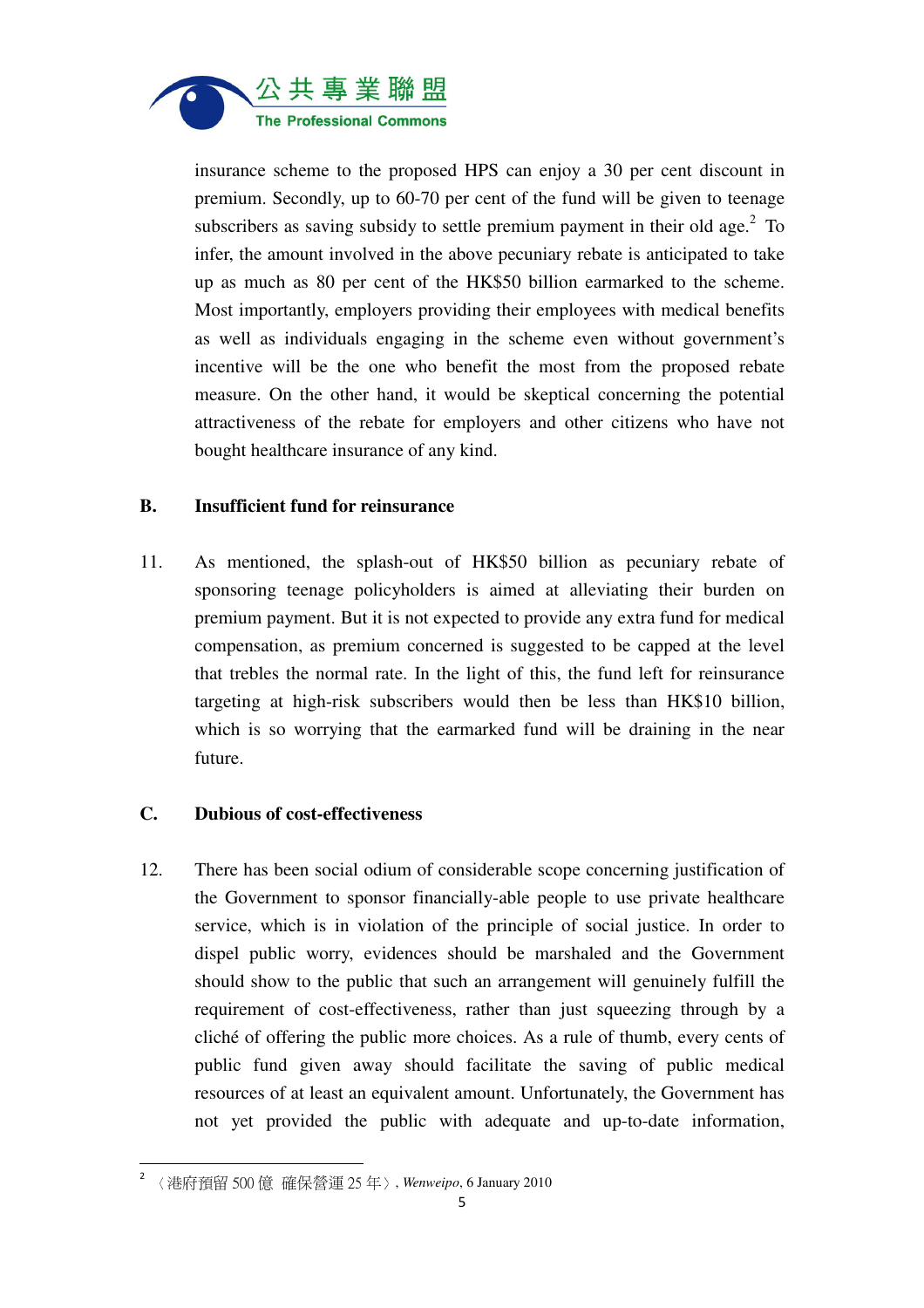

therefore difficult to win their trust. In the light of this, it would be important for the Government to provide a detailed projection on the number of new subscribers of the proposed HPS including those to be transferred from other insurance schemes and their shift to private healthcare services. The Government should also clarify the benefits to be brought about by the earmarked fund worth HK\$50 billion. More specifically, these should comprise saving to be generated in public sector resulting from a shift to private healthcare services by potential holders of the proposed HPS. The amount should be more than HK\$50 billion and expenditures on hospitalization charges covered by insurance compensation should be exempted. In 2006-07, HK\$3.5 billion has been spent on compensations from insurance companies on hospitalization.

## **D. Capability to compensation and liability accordingly**

- 13. The Government is expected to bear moral hazard of enormous degree in the form of indispensable liability to citizens who will participate in the proposed HPS, while it strives very hard to promote. Even worse, the Government will definitely bear unlimited liabilities as it, unlike corporate and companies, cannot just walk away with a mere announcement of bankruptcy. Moreover, the Government is committed to establish a mechanism of reinsurance on top of the earmarked fund of HK\$50 billion as subsidy. Secretary for Food and Health Dr. York Chow has even assured of an underwriting where necessary.<sup>3</sup> It can be seen that the Government, in the eye of the public, is more than willing to take a sole role as the ultimate guarantor. Albeit this, the Government should explain to the taxpayers the following points, including:
	- From the perspective of financial management, the proposed scheme will not be sustainable because aging population, as the inevitable trend, was being ignored by relevant government officials. At early stage of the scheme, solvency is not supposed to be an issue of great concern as there will be relatively high proportion of young subscribers and relatively low rate of claims. Nevertheless, the advent of demographic ageing 20 years later will usher in problems including sustainability of the scheme arising from continued expansion of "high-risk" groups and corresponding shrinking of

 $\overline{a}$ 

<sup>3</sup> 〈港府預留 500 億 確保營運 25 年〉, *Wenweipo*, 6 January 2010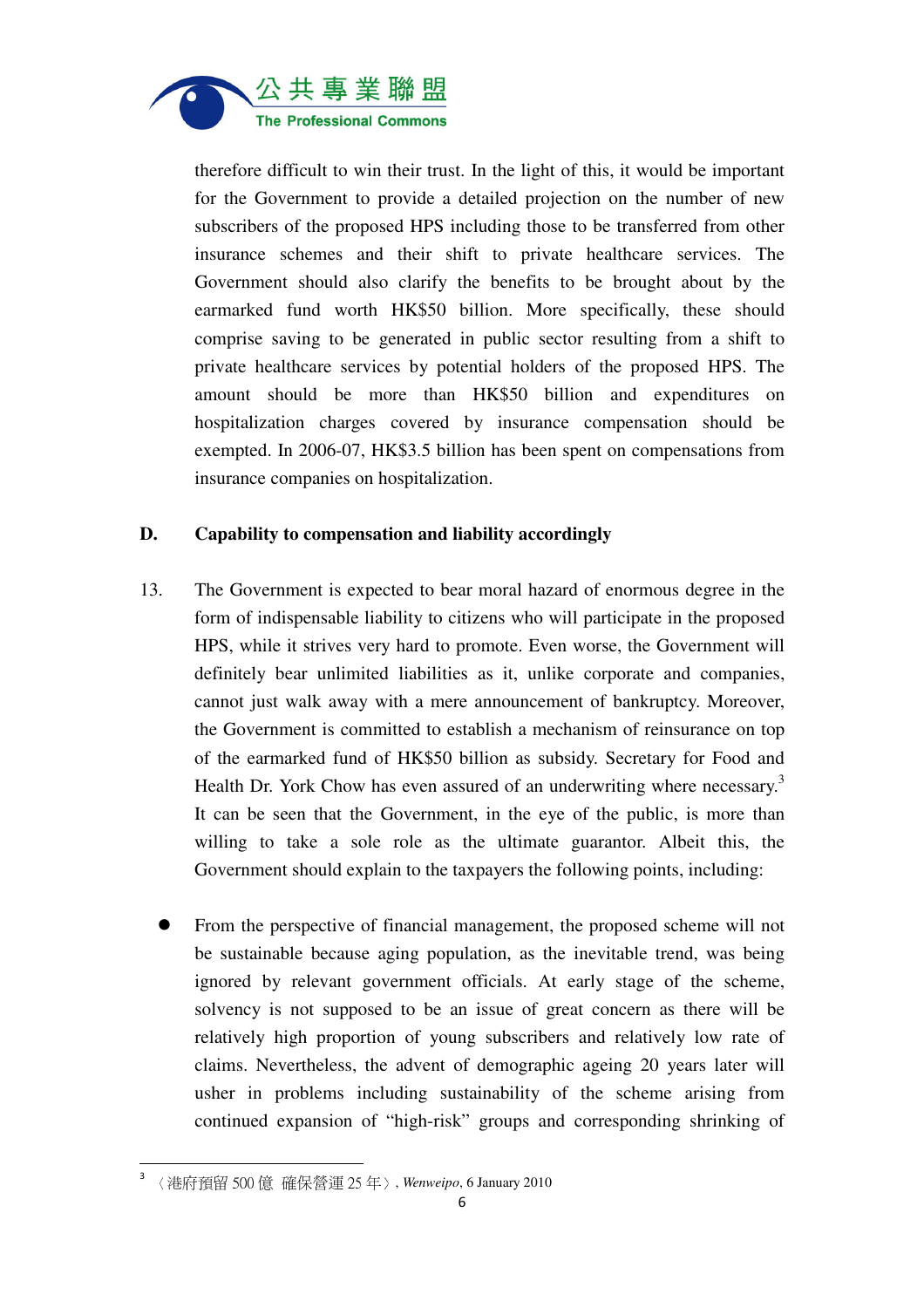

young age groups. On such occasion, there will not be enough young and healthy subscribers to balance the risk; premium collected will be far from covering the compensations. In this regard, government officials give no account of how long could the HK\$50 billion last;

 Given no turn-away of subscribers and guaranteed renewal for life, all subscribers are entitled to use private medical services as long as they default no premium payments. Coupled with government's promise of underwriting, subsidy concerned will be infinite. In this regard, taxpayers should be informed of any possible burden as a result.

#### **E. A decision between short-term and long–term protection**

- 14. Information available in the course of the consultation has been far from comprehensive, making informed decision by individual members of the public impossible. The Government, through unilateral emphasis on the merit of the scheme it proposed, failed to highlight possible influences on benefits and interests of subscribers' existing insurance schemes. It should also be noted that the proposed HPS aims at fulfilling the needs on long-term medical care, whilst ordinary citizens are more concerned of their medical care on a short-term basis. Also, the consultation only focused on benefit of renewal for life, whilst not reminding the public of their possible loss of insurance coverage on short-term medical care in exchange for long-term benefits as suggested. The Government maintained that out-patient care should not be covered by the proposed insurance scheme in order to avoid mismatch of resources from further exacerbation. But, as a consequence, such arrangement will incur a reshuffle of existing healthcare insurances, in terms of their coverage, as well as benefits currently enjoyed by employees. In the light of this, potential subscribers are advised to get informed of the following changes before deciding whether to opt for the proposed HPS:
	- If benefits provided by their existing insurance plans are *under par* compared with the core requirements and specifications by the Government, subscribers will be required to pay extra premiums as a top-up of the core scheme that does not cover out-patient care, or opt for plans that contain less coverage of out-patient care in exchange for a more extensive hospitalization cover;
	- Currently, people under the protection of private healthcare insurance are mainly teenagers and post-adolescents who are less likely to suffer serious and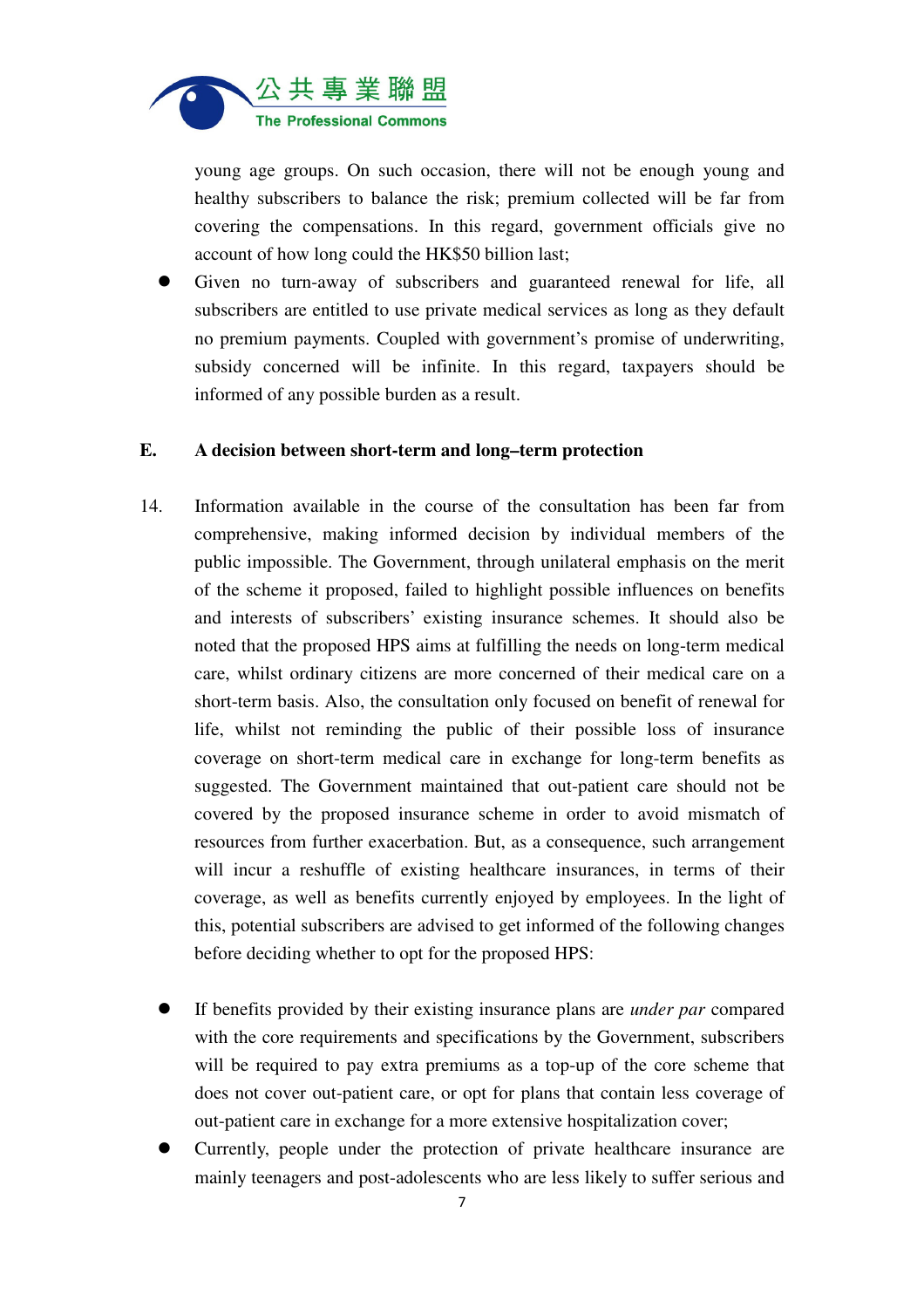

even terminal illnesses. Most current plans therefore cover more on out-patient care rather than hospitalization. In the light of this, young and healthy subscribers might not find expansion of hospitalization care particularly attractive. Instead, it will be nothing less than a reduction of their remuneration and benefit if out-patient care is to be cut as a sacrifice.

#### **IV. Healthcare reform: possible ways forward**

15. Government officials hope that all costs in relation to transactions and bonus are to be capped within 10 per cent of total premiums, whilst legislation as a means to regulate has not been ruled out.<sup>4</sup> The proposed arrangement should be supported by members of the public in the sense that it would bring them apparent benefits and protections. Despite this, two issues should be clarified. First, it is whether the proposed HPS must be a requisite for the introduction of corresponding legislation. In fact, regulations on existing private insurance market are necessary even the proposed scheme is not to be implemented. It is believed that most citizens are not repulsive to tougher regulation, while holding reservation over the proposed scheme. Second, by the same token, it is whether the suggested HK\$50 billion is necessary before the scheme is to be introduced, as insurance products similar to government's basic plan have been available in the market.

#### **A. Strengthening regulation of healthcare insurance market**

16. At present, healthcare insurance products offering protections to subscribers up to 100 years of their age have been available in local market, in which applicants are accepted before a certain age as  $70$  years old.<sup>5</sup> Individual plans even offer saving option so that premiums can be fixed at some certain levels. These commercial insurance plans are quite attractive that both standard premiums and scope of coverage are similar to specifications laid down in the proposed HPS. To abide by its golden principle of "Big Market Small Government", the Government is not encouraged to step into the market by providing, even selling, any healthcare insurance products. Given availability of similar products in the market, the Government should instead focus on

֬֒

<sup>4</sup> 〈自願醫保限保險公司利潤〉, *Hong Kong Economic Journal*, 15 December 2009

<sup>&</sup>lt;sup>5</sup> Insurance companies that provide healthcare insurance product for life-long protection including the AIA, Manulife, Bupa, Ageas and ING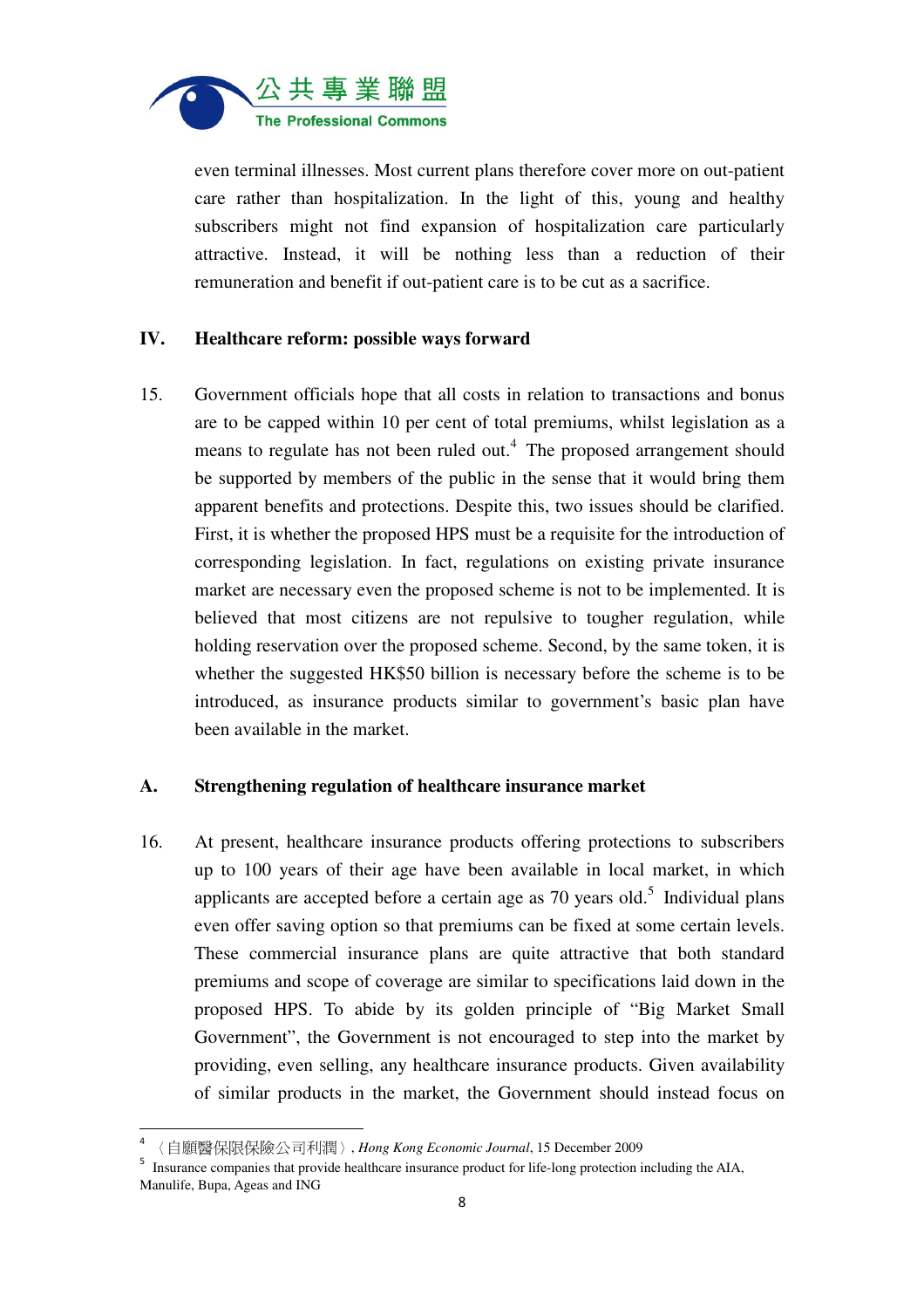

regulations to make sure that relevant businesses can be run in a fairer market environment, rather than splashing out HK\$50 billion of valuable public money for promotion.

#### **B. Strengthening of primary care**

- 17. In 2010, the Government released a document entitled "Primary Care Development in Hong Kong Strategy Document" that suggests a policy framework concerning primary care development in the coming decade or so, but no achievement is expected if to be judged by the essence of primary care. Simply put, the Government shows no intention to put in place family doctor system in the nearest future. Instead, it only strives to establish registers of both family doctors and other healthcare professionals as well as to develop electronic health record sharing system between public and private system to encourage financially-able patients to patronize private services. But there has been no further account of how family doctor system is to be fully promoted toward people of different walks of life. Meanwhile, several remedial measures that might help improve primary care still remain in either pilots or implementations of restricted scale, suggesting that no holistic plan has been in place to address the pressing need for a full promotion of primary care. Examples include establishment of the Community Health Centers and nurse clinics.
- 18. Primary care has been playing a key role in the overall healthcare system. Its contributions and importance have been recognized by various international authorities including the World Health Organization. If the Government could engage in primary care development proactively, it was expected that the overall level of local healthcare services could be taken to a new height. More importantly, even ordinary citizens could have a better health protection as some covert symptoms at their early stage would be discovered via prompt investigation then timely treatment. If the Government fails to dispel public worry concerning its alleged squandering of the earmarked fund of HK\$50 billion, the funding should instead be designated for development of primary care, therefore more fulfilling in terms of its value.